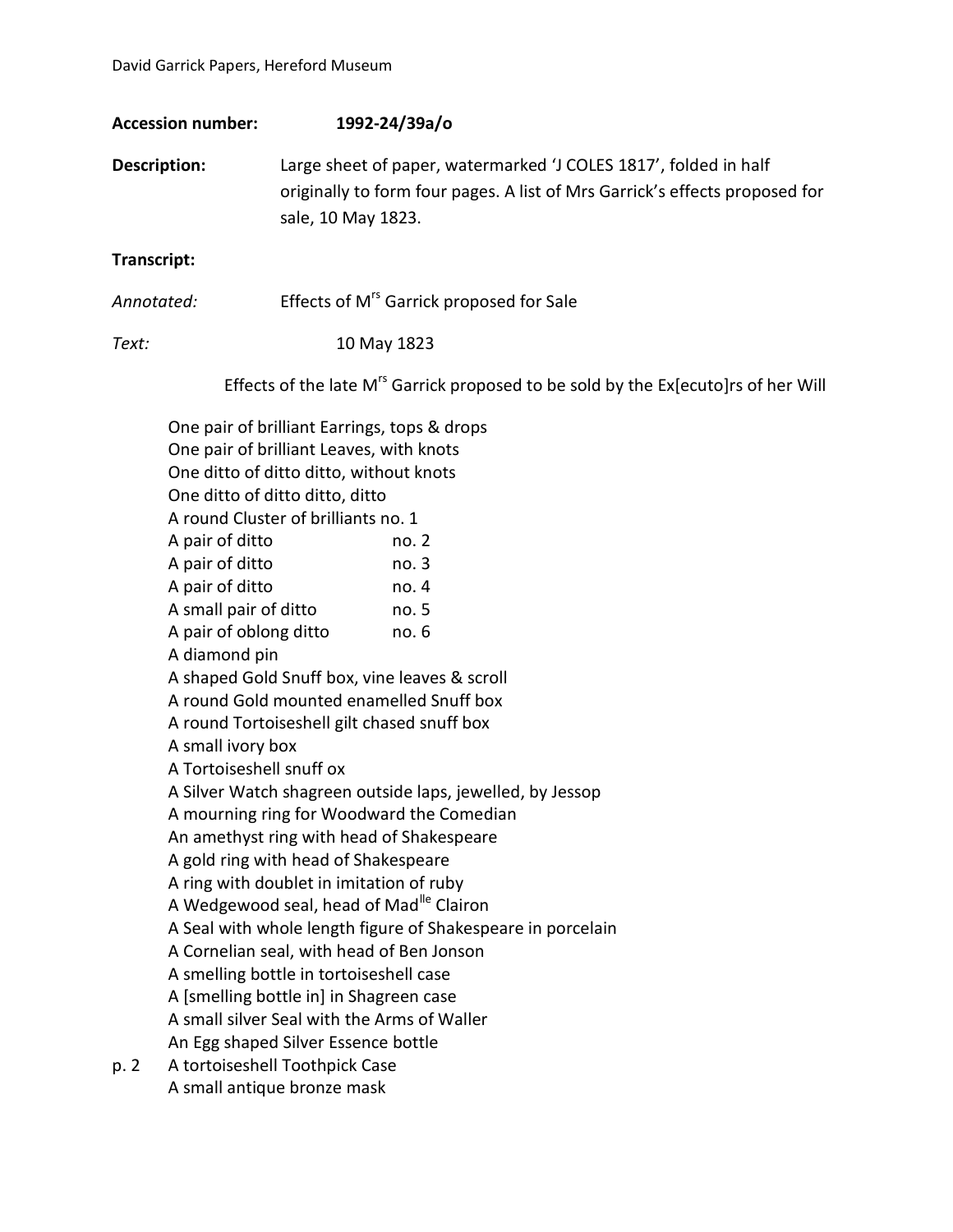A silver medal in honour of Garrick by Kirk 1772

A[silver medal in honour of Garrick] by Pingo same date

A [silver medal in honour of Garrick] by [Pingo]

A [silver medal in honour of Garrick] by [Pingo]

A silver medal] by Kirk in a Case

A miniature of Garrick in a small French box

Two gold Seals the one White Carnelian the other Crystal

3 Opera Glasses

A porcelain Shuttle in a green fishskin case

A small trunk-shaped Agate Snuff box

A small pocket Telescope

Rings { A Turquoise ring, with two small brilliants

- { A Cameo Ring, figure of a duck
- { A ring, with an Antique Mask
- { A [ring] in hair dog and tree

{ A [ring], with an Emerald

{ A swivel cameo ring, two Antique heads

{ An intaglio ring, figure of Venus, antique

{ A [n intaglio ring] Antique head

{ An intaglio antique, Cupid Delivering the Arms of Eneas to Venus

{ An antique head on a Cornelian intaglio

{ A Cameo – head of Mary Queen of Scots

Essence bottle with gold stopper & chain

Silver Ticket to the Gallery 1738

p. 3 Cornelian Seal, head of Plato

Medals *videlicet*

Silver Medal – Mad $^{He}$  Clairon

Silver [Medal] James II & his Queen

[Silver] [Medal] Pope Clement XI

[Silver] [Medal] larger size, pope Clement XI

Bronze [Medal] Martin Folkes, struck at Rome

Silver [Medal] Cha[rle]s II & Qu[een] Catherine

Bronze [Medal] head of Shakespeare

Small silver [Medal] of the Pretender

Bronze [medal] – Pope Benedict XIV

Coronation Medal (silver) Charles II

Gold Medal – Emperor Henry

[added in pencil] Some Glass, none of which is in the inventory

**Notes:**